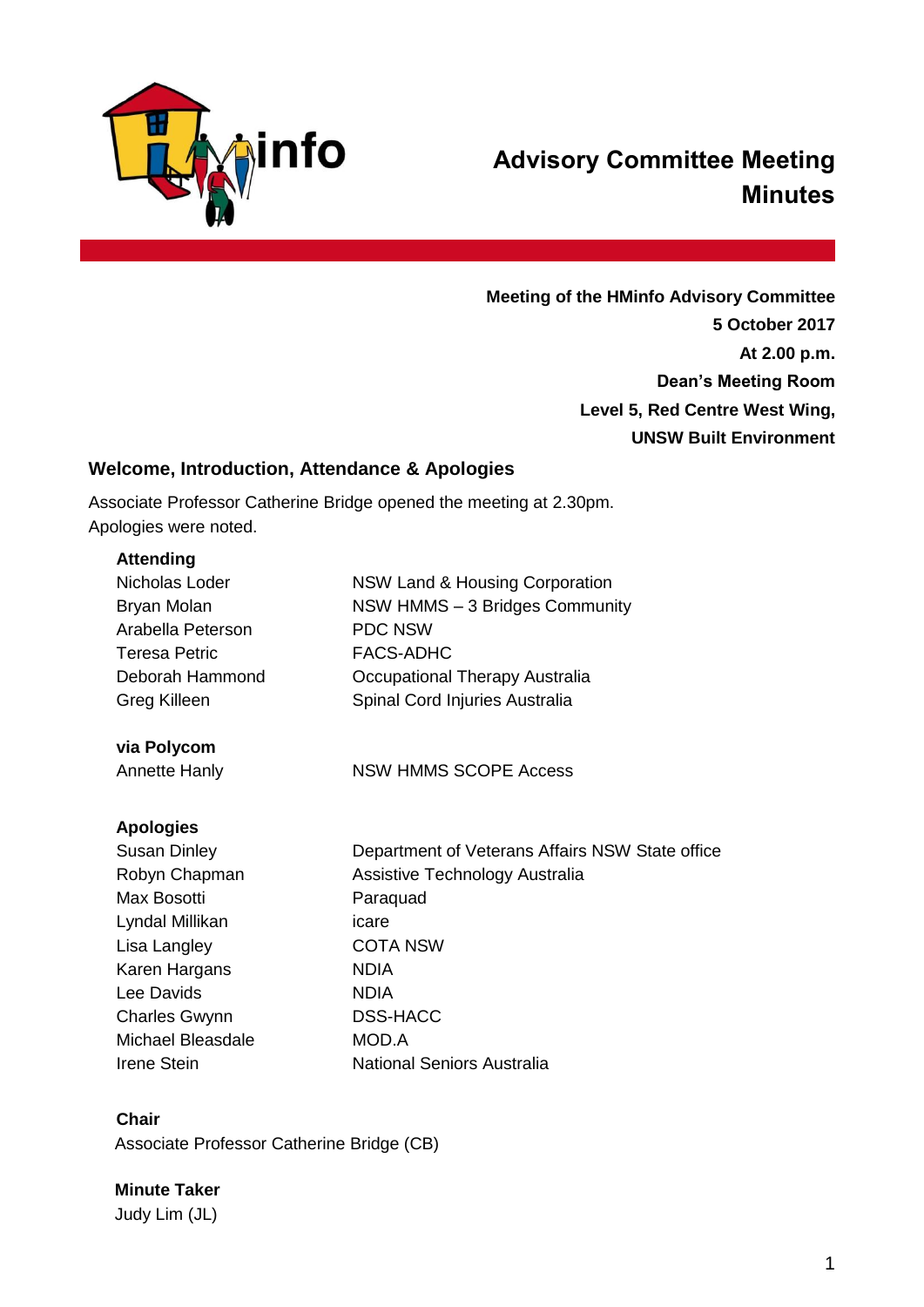# **Approval of Minutes of Last Meeting**

The Minutes from June 2017 Meeting were approved.

# **Matters Arising from Last Meeting**

**Action**

Two questions to ask Helmut:

- 1. In the 'Visitors By Country', what does it mean for row 3, 'not set'.
- 2. In the 'Visitors by Region', England was listed as row 6, but United Kingdom was not shown in 'Visitors By Country'.

#### **Answers:**

#### **1. Visitors by Country**

Not set means that Google Analytics could not determine the location of the user from their IP address.

Sometimes a user's location is masked by their browser, network or device setup.

Example scenario: The user is browsing the website using Opera Mini, a fairly popular browser that typically mask a user's location due to the manner in which it loads website resources.

#### **2. Visitors by Region**

The order of regions and countries do not always match since Google may not always be able to locate a user's region even when it has detected their country.

If the discrepancies are sufficiently large, they can result in a region falling from the top 10 (e.g. to  $11<sup>th</sup>$  place) while the country remains in the top 10 country list.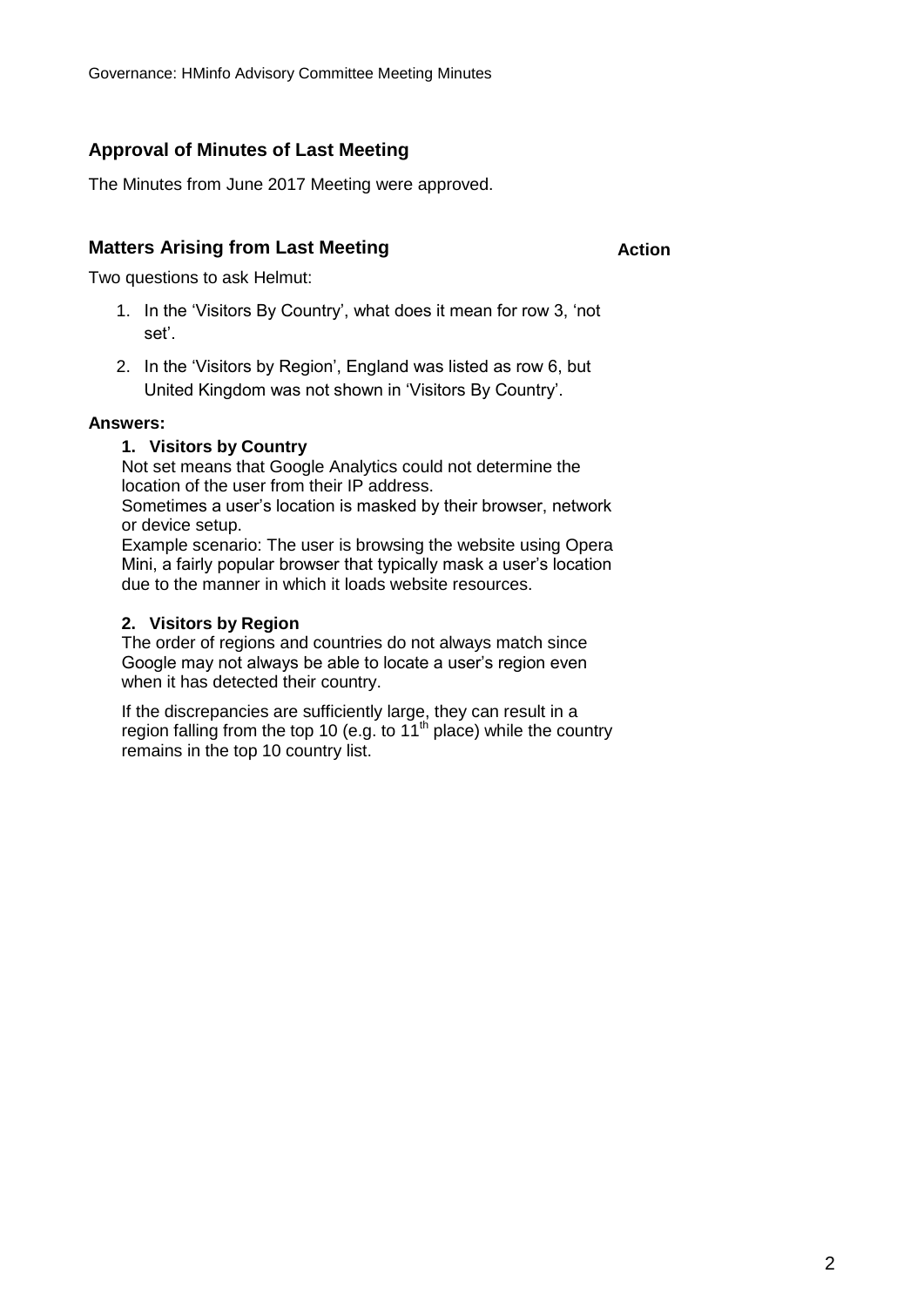# **1. HMInfo Website Action**

#### **a. HMinfo Website Report**

**Period:** June 1, 2017 to August 31, 2017

The HMinfo Website Report was included in the Advisory Committee Members' document package. The key statistics, include:

**Total Page Views to Date: 1,108,910** (Increase of 17,668 from last meeting's total: 1,091,242)

**Total Visitors to Date: 333,701** (Increase of 5,399 from last meeting's total: 328,302)

#### **Total Registered Users: 1,834**

(Net increase of 37 from last meeting total: 1,797)

# **Listserv (OT Mailing List) members: 670 (net increase of 29 from 641)**

# **b. HMinfo Website Progress**

Improvements on HMinfo website have been limited during this period due to web development resources being largely allocated to another project (Liveability).

### **Altmetrics**

- Integrating the website with Altmetrics to increase publication ranking on the Altmetrics platform.
- First phase of the integration requires the HMinfo website to generate DOI's (Digital Object Identifiers) for uploaded publications by using ANDS (Australian National Data Service) machine-to-machine interface.
- Integration will be achieved by using a custom built website plugin to communicate between the HMinfo website and ANDS systems.
- Development and testing of the plugin has been completed and it is ready for installation on the HMinfo website. Before plugin can be installed, the website will need to undergo upgrades to make use of the plugin. For instance, an interface for administrators to prepare and review DOI requests is required.
- Upcoming tasks: Upgrade HMinfo website administrator interface to include DOI generating tools and settings

#### **Liveability Website and Mobile Applications**

- The Liveability website and collected data has been extracted from the original infrastructure and upgraded to run on newer frameworks.
- The iPhone/iPad application was also upgraded to use

Suggested to add no. of apps.download in the website report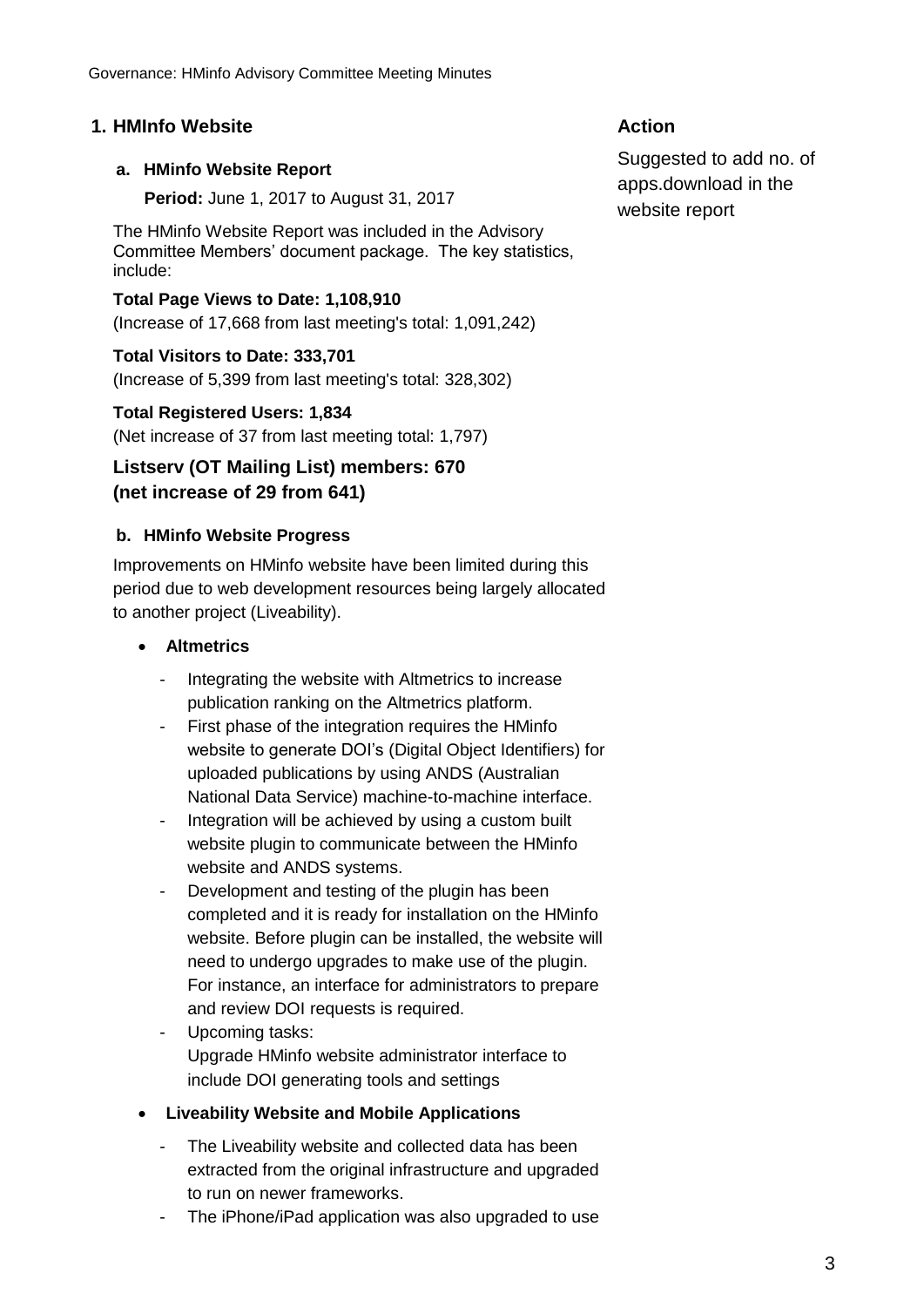current frameworks.

- During the upgrade, many critical bugs were fixed, but most adjustments were actioned to comply with the latest Apple framework requirements.
- Upgraded website is ready to deploy live and the app is ready to be submitted to Apple for review

# **c. HMinfo Website Planning**

# **Action**

- HMinfo service for NDIS participants

# **2. Publications and Research Activities Action**

#### **a. HMinfo Publication Plan 2017-2018**

STATUS: review by Advisory Committee

- Two publication planning documents circulated with Agenda:
- *2017-2018 Publications Planning – DRAFT*, showing the status of all HMinfo publications on the HMinfo website
- *HMinfo Publication Plan - 2017-2018\_DRAFT*, showing our proposed publication for 2017-2018
- In the Publication Plan:
	- items in grey from 2016-2017 are being completed or are on hold
	- items in green are planned for 2017-2018 at times shown
- **Questions for Advisory Committee**:
	- 1. Any HMinfo publications from the website (in *2017-2018 Publications Planning – DRAFT)* that need to be added to Publication Plan?
	- 2. Any other critical Home Modification issues need to be considered for research publications during 2017-2018?
	- 3. Does the roll out of the NDIS require changes to existing HMinfo publications or new publications?

#### **b. Slip resistance**

STATUS: Summary Bulletin - final review & AS approval for publication

- Draft publication was reviewed last year, had substantial changes due to new slip resistance requirements in NCC 2016, then on hold whilst Industry Factsheet: Slip resistance of ramps, Consumer Factsheet: Slip resistance, and other colour & contrast and hot water safety publications were published
- Available for final review by Advisory Committee

#### **c. Hot Water Safety in Bathrooms**

STATUS: Consumer Factsheet - ready for Specialist Review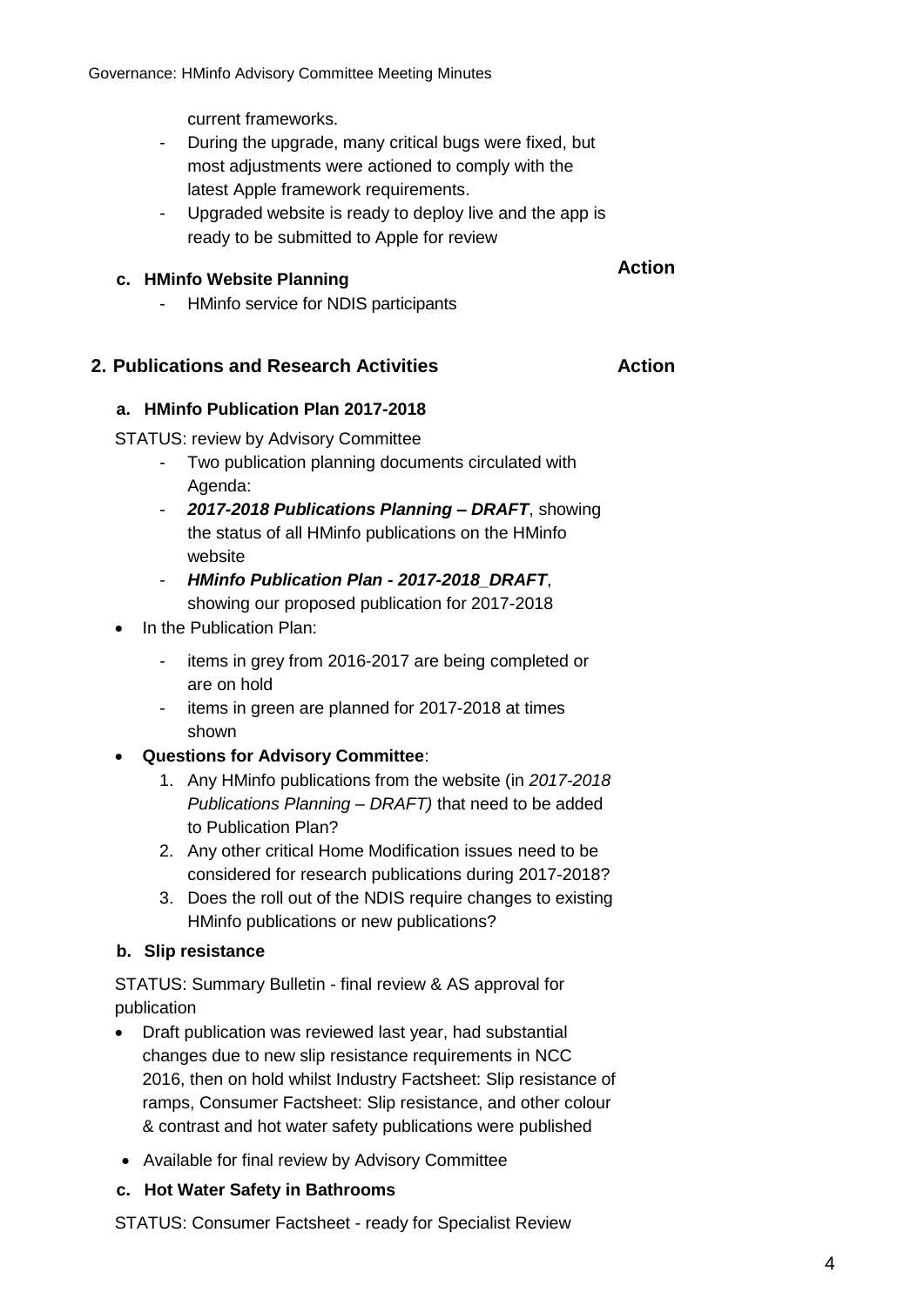- Consumer Factsheet to accompany *Summary Bulletin: Regulatory Requirements for Controlling Water Temperature in Bathrooms* (2016)
- This publication will complete the hot water safety research project.

#### **d. Designing ramps for wheelchairs**

STATUS: Summary Bulletin – commencing

 Developed following research being undertaken for ABCB and Hamish MacLennan's doctoral research.

# **3. Events & Training Action Action**

#### **a. 2017 ACCAN National Conference**

• Attended by KW, thanks to GK

#### **b. ACCESS Consultants Conference**

- Brisbane, 18-20 October 2017
- HM attending

#### **c. CWUAAT Conference**

- Cambridge, 9-11 April 2018
- CB presenting a paper

### **4. Governance & Administration Action**

#### **a. HMinfo Advisory Committee membership changes**

- Lyndal Millikan replaced David Gonzalez from icare
- Robyn Chapman replaced Hamish Murray (Assistive Technology Australia)
- Ronald Rademaker (KKCC) retired in August 2017. Invite sent to Phil Endean.
- Invited new AC members;
	- 1. Matthew Massy-Westropp from Domiciliary Equipment Service, SA (invitation has been sent on 4/10)
	- 2. Representative from Technology Assisting Disability Western Australia (invitation has been emailed to [enquiries@tadwa.org.au\)](file://///ad.unsw.edu.au/OneUNSW/FBE/Enabling%20Environments/Home%20Modifications/Governance/HMinfo%20Advisory%20Committee/Meetings/Mtg_2017/Mtg_2017_September_October/Directors%20Report/enquiries@tadwa.org.au) on 4/10
	- 3. Representative from liveBetter, QLD (invitation has been emailed to [info@livebetter.org.au\)](mailto:info@livebetter.org.au) on 4/10

#### **b. HMinfo Annual Report**

- Draft being completed, awaiting financial acquittals
- green text needs check/review, yellow text needs text